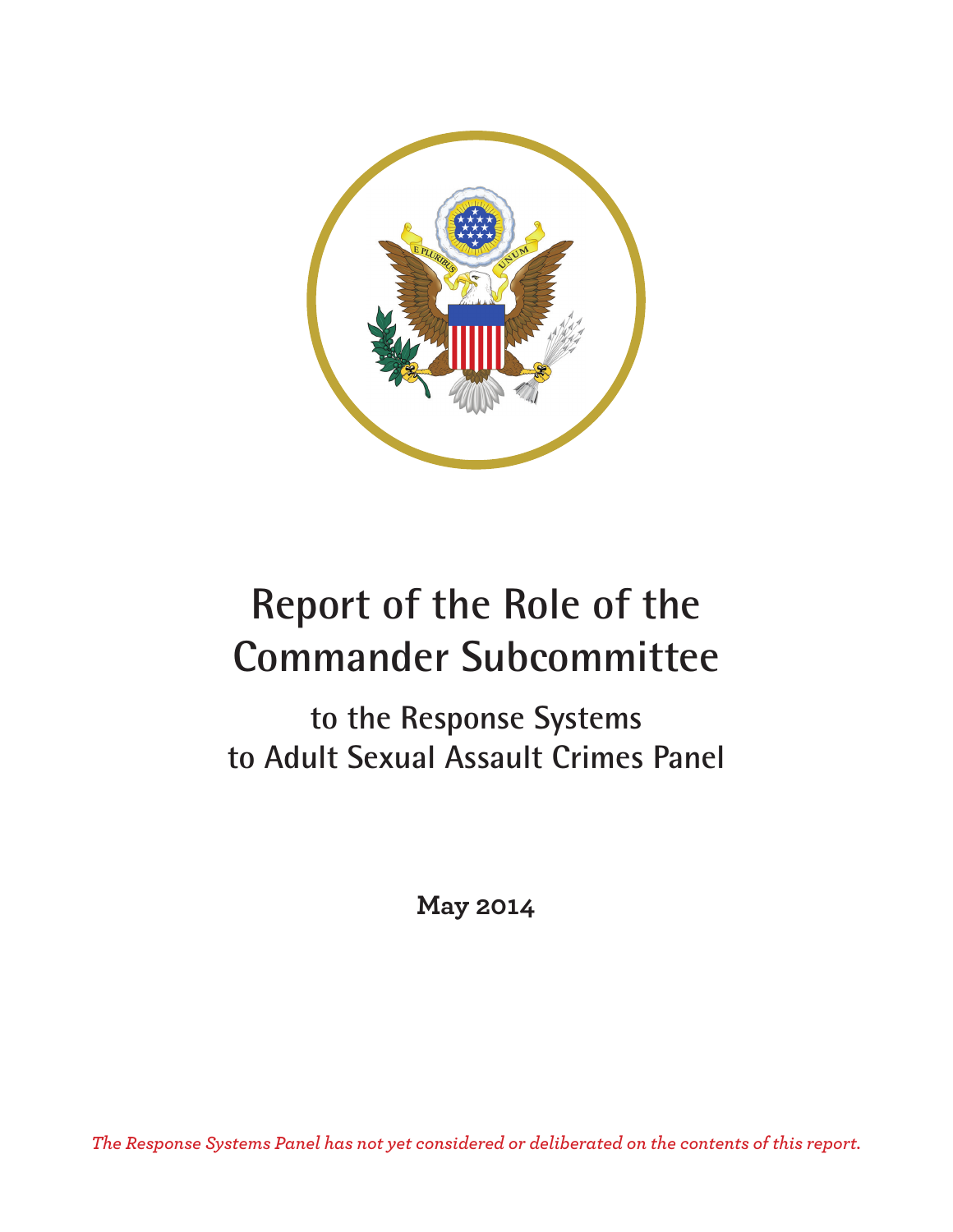# **X. STATEMENT OF SUBCOMMITTEE MEMBER ELIZABETH L. HILLMAN**

I join the parts of the Role of the Commander Subcommittee Report that address the importance of broadgauge eforts to reduce the incidence of rape and sexual assault. Such eforts include researching and implementing proven strategies to prevent assaults and enhance public confidence in the military justice system. I also concur with the Report's recommendation that widespread confusion about "restricted" reporting, an option available to victims of sexual assault who are active-duty service members, should be corrected with clarification and education. The recommendations that accompany those sections of the Report are likely to complement existing efforts and improve the military's response to sexual assault.<sup>1</sup>

I have already written, in a separate statement appended below, about why I believe requiring convening authorities to exercise prosecutorial discretion violates basic procedural fairness and undermines the legitimacy of military justice. By recommending that the authority to prosecute remain within the command structure, the Subcommittee rejects the premise that independent and impartial prosecutors should decide on the charges filed at courts-martial, as they do in U.S. state and federal criminal courts, in our allies' national military justice systems, and in international criminal courts.

I write now to explain why I decline to join most of the Subcommittee's final report. Commanders play a powerful and distinctive role in the armed forces, a role not fully acknowledged in the Subcommittee Report. The command structure of the armed forces enforces obedience, rewards sacrifice, and prioritizes the mission, each of which can discourage reporting of sexual assaults. Likewise, the distinctive demographics of the armed forces, which tilt toward youth, are 85% male, and until very recently included only those lesbian and gay service members who were willing to serve in fear of criminal prosecution and social ostracism, make military sexual assault different from sexual assault in civilian workplaces and institutions.<sup>2</sup> When the dust settles after this most recent round of criticism and reform, commanders will—again—be left to solve a set of problems that they cannot manage alone, however deep their commitment and integrity.

<sup>1</sup> In particular, I concur in Recommendations 4 through 12, 14, 21, 24, 27, and 30. *See* REPORT OF THE ROLE OF THE COMMANDER SUBCOMMITTEE TO THE RESPONSE SYSTEMS TO ADULT SEXUAL ASSAULT CRIMES PANEL, Abstract of Subcommittee Recommendations and Findings (May 2014) [hereinafter SUBCOMMITTEE REPORT].

<sup>2</sup> OFFICE OF THE DEPUTY ASSISTANT SECRETARY OF DEFENSE FOR MILITARY COMMUNITY AND FAMILY POLICY, 2012 DEMOGRAPHICS: PROFILE OF THE MILITARY COMMUNITY 19, 36 (Exhibits 2.08. Gender of Active Duty Members, 2.36. Age of Active Duty Members), *available at* http://www. militaryonesource.mil/12038/MOS/Reports/2012\_Demographics\_Report.pdf; Defense Manpower Data Center, "Active Duty Military Personnel by Service Rank/Grade: December 2013 (Women Only)" ("Table of Active Duty Females by Rank/Grade and Service"), *at* https://www.dmdc.osd.mil/appj/dwp/reports.do?category=reports&subCat=milActDutReg; *see also* DEPARTMENT OF DEFENSE ANNUAL REPORT ON SEXUAL ASSAULT IN THE MILITARY, FISCAL YEAR 2012, Vol. I, at 81-89 (May 2013) (Exhibit 18: Age of Victims in Completed Investigations of Unrestricted Reports, FY12; Exhibit 28: Age of Victims Making Restricted Reports, FY12; and Exhibit 21: Age of Subjects in Completed Investigations of Unrestricted Reports, FY12), *available at* http://www.sapr.mil/public/docs/reports/FY12\_DoD\_SAPRO\_Annual\_ Report\_on\_Sexual\_Assault-VOLUME\_ONE.pdf.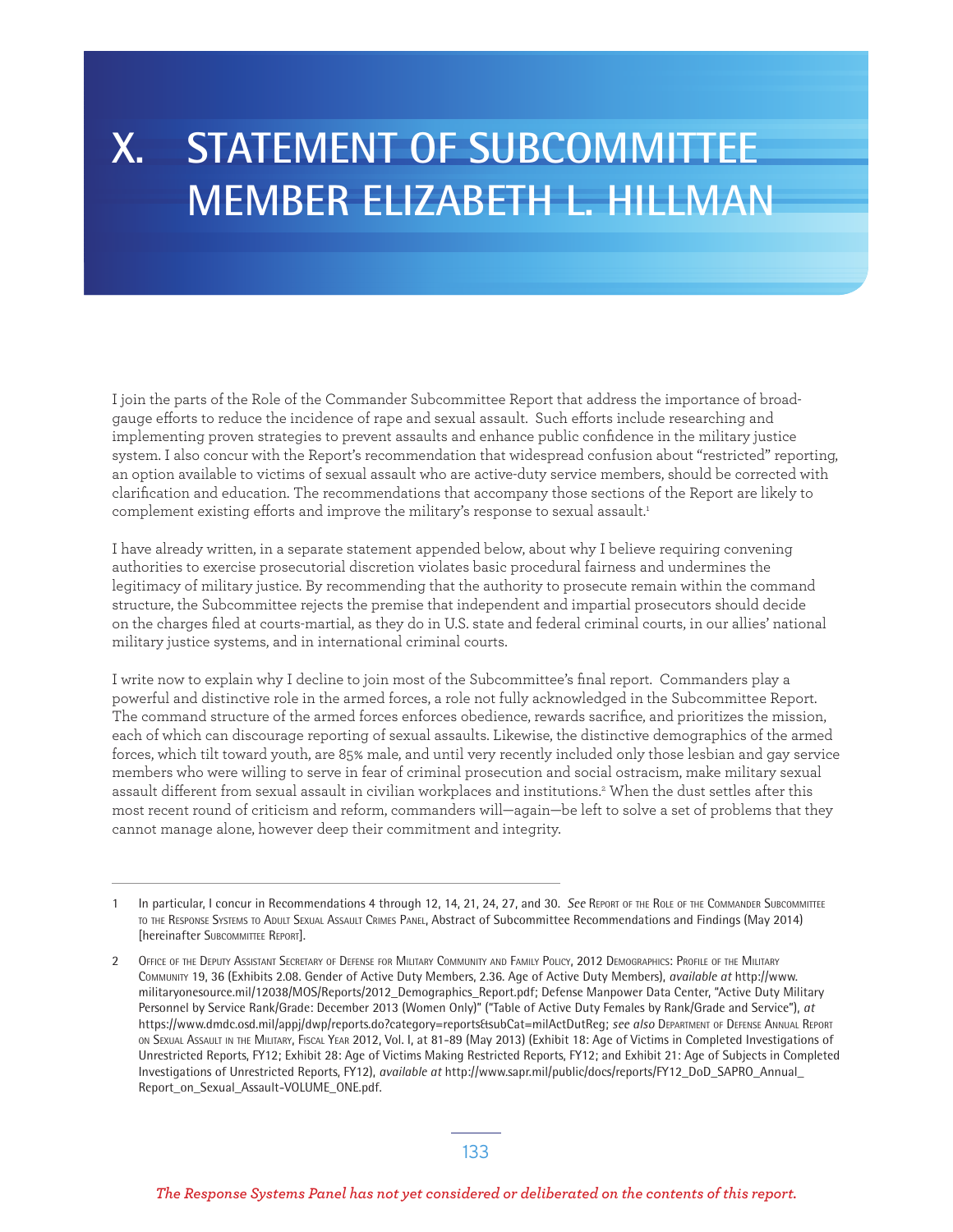History tells us that commanders do not always "drive cultural change in the military."3 Racial minorities, women, and lesbians and gay men entered the ranks of the military only after overcoming extreme resistance from military leaders and winning protracted civil rights battles. Attorneys like the late Robert L. Carter, a veteran, civil rights leader, and U.S. District Court judge, would be surprised at the assertion that racial integration was led, not resisted, by commanding officers. While working for the NAACP Legal Defense and Education Fund, Judge Carter argued *Burns v. Wilson*, a 1953 Supreme Court case rejecting the habeas corpus petitions of African American soldiers sentenced to death at court-martial for rape and murder. Military justice was marked by racial disparities long after President Truman's 1948 order mandating equality of treatment for all races.4

When I was a first lieutenant in the Air Force in the spring of 1993, I listened to General Merrill A. McPeak, then the Air Force Chief of Staf, respond to a question about female pilots flying combat missions by stating that he was personally opposed to service women flying bombers or fighters but would reluctantly follow the law if it changed.<sup>5</sup> His comment implied that informal resistance to formal equality was acceptable, even expected, among Air Force leaders. Likewise, the actions of many commanding officers before, during, and after "don't ask/don't tell," the legal regime that banned service by gays and lesbians who failed to hide their sexual orientation from 1993 until 2011, do not reveal a corps of senior leaders eager to embrace equal opportunity.6 Social and cultural change within the U.S. armed forces is a complex historical phenomenon that has not been driven primarily by command.

The Subcommittee Report's description of the measures that each branch of service takes to ensure commanders are qualified (referred to as "grooming"), and can be removed if necessary, does not resolve the problem created by placing excessive legal authority in the chain of command.7 No matter how rigorous the selection and vetting process for command, it cannot guarantee unbiased, impartial commanders. $^{\text{\tiny{8}}}$  Giving commanders authority over criminal prosecution and an extensive "quasi-judicial" role, in addition to their many other mission-related responsibilities, exacerbates the impact of inevitable failures of command.9

- 4 *Burns v. Wilson,* 346 U.S. 137 (1953); *see also* JAMES E. WESTHEIDER, FIGHTING ON TWO FRONTS: AFRICAN AMERICANS AND THE VIETNAM WAR (1997); BERNARD C. NALTY, STRENGTH FOR THE FIGHT: A HISTORY OF BLACK AMERICANS IN THE MILITARY (1989); MORRIS J. MACGREGOR, INTEGRATION OF THE ARMED FORCES 1940-1965 (1981). Racism in military justice was a primary challenge of civil rights leaders throughout the 1950s, '60s, and '70s.
- 5 See Eric Schmitt, Women Ready to Fly for Navy, or Flee It, N.Y. Times (Apr. 23, 1993); see also Evelyn Monahan, A Few Good Women: America's Military Women from World War I to the Wars in Iraq and Afghanistan (2010); The Women's Research & Education Institute (WREI), "Women in the Military & Women Veterans," at http://www.wrei.org/WomeninMilitary.htm.
- 6 AARON BELKIN, HOW WE WON: PROGRESSIVE LESSONS FROM THE REPEAL OF "DON'T ASK, DON'T TELL" (2011); RANDY SHILTS, CONDUCT UNBECOMING: GAYS & LESBIANS IN THE U.S. MILITARY (1994).
- 7 SUBCOMMITTEE REPORT, Part VIII, Section A; *see also id.* at n.1 (collecting statutes requiring "exemplary conduct" of commanding officers).
- 8 Two examples in just the last few weeks reveal that screening and training is not enough to forestall conduct that makes high-level commanders seem entirely unprepared to adjudicate sexual assault cases fairly. *See* Craig Whitlock, *Disgraced Army General, Jeffrey A. Sinclair, Gets \$20,000 Fine, No Jail Time,* WASH. POST (Mar. 20, 2014) (reporting on sentence following conviction at court-martial for sex offenses of brigadier general who had been deemed an up-and-coming star), *available at* http://www.washingtonpost. com/world/national-security/disgraced-army-general-jeffrey-a-sinclair-receives-fine-no-jail-time/2014/03/20/c555b650-b039- 11e3-95e8-39bef8e9a48b\_story.html; Craig Whitlock, *Navy Reassigns ex-Blue Angels Commander after Complaint He Allowed Sexual Harassment,* WASH. POST (Apr. 23, 2014) (reporting on complaint that former commander of elite naval aviation squadron and president of Tailhook Association created permissive environment in which pornography, lewd behavior, and hazing were common), *available at* http://www.washingtonpost.com/world/national-security/navy-investigates-ex-blue-angels-commander-aftercomplaint-he-allowed-sexual-harassment/2014/04/23/be42211e-cb0f-11e3-95f7-7ecdde72d2ea\_story.html.
- 9 SUBCOMMITTEE REPORT, Part II, Section B.

134

<sup>3</sup> SUBCOMMITTEE REPORT, Part II, Section A.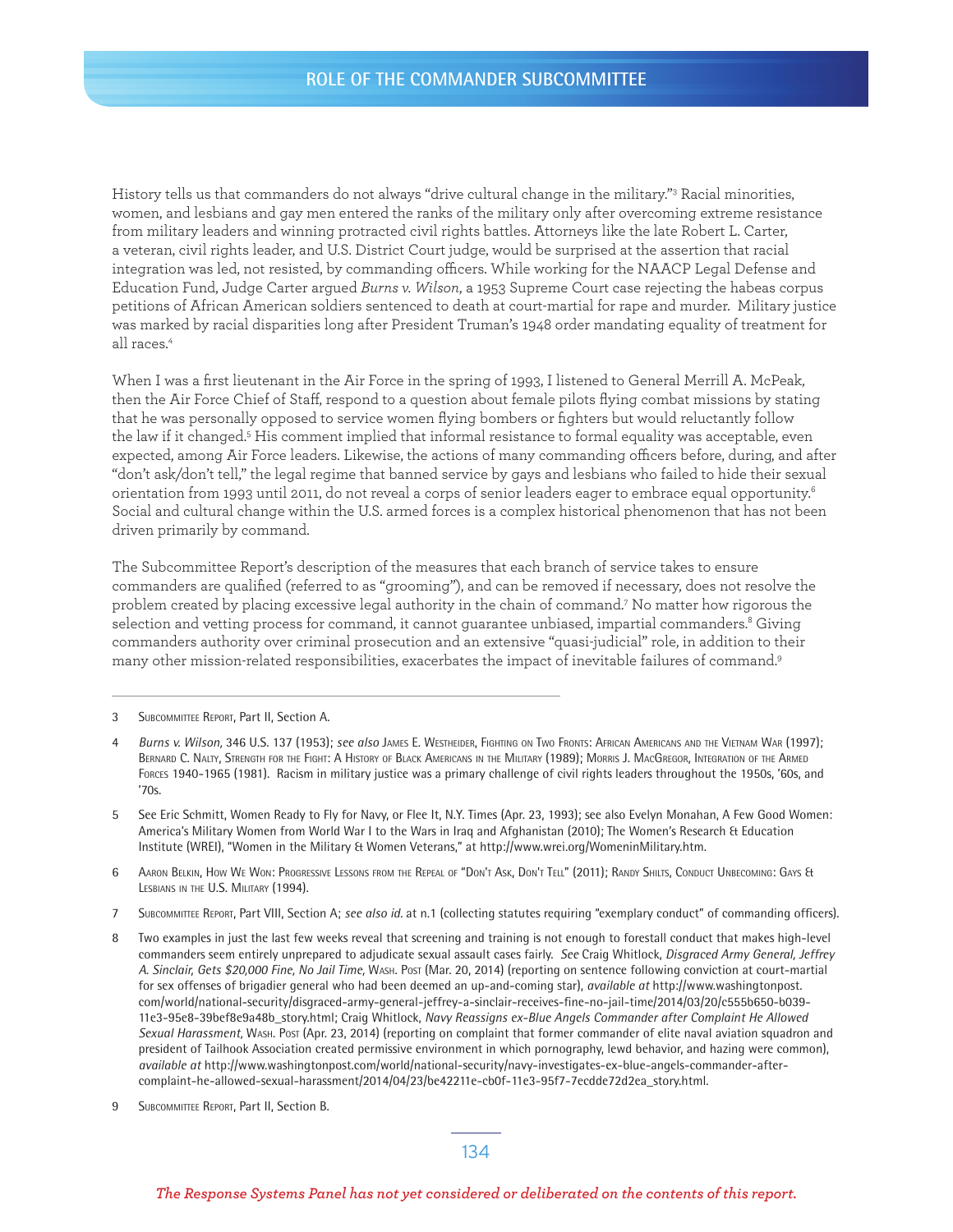The Subcommittee Report narrates a history of modern military justice that elides the contested nature of that history and overstates the degree of consensus about the origins and progress of reform in military justice, and in military institutions overall.<sup>10</sup> The Subcommittee was not asked to write a history of military justice and heard almost no testimony about it.<sup>11</sup> Legal reform within the military justice system has frequently provoked resistance and backlash, as has social change.12 The report's review of Supreme Court cases under the UCMJ omits key precedents<sup>13</sup> and dismisses as mere coincidence the fact that nearly every case it cites involves military sexual assault or domestic violence.14 A selective history of military justice does not help to illuminate the impact of the military's command structure on rape and sexual assault in the contemporary armed forces.

Sexual assault is a diferent problem in the military than in civilian life in part because the coercive nature of command makes sexual exploitation both easier to commit and easier to hide. Service members are introduced to a culture of obedience and hierarchy from the start of their military service, a culture enforced by law and custom that defines their speech, their dress, their pay—even who can serve as a member of court-martial panel.15 This deference to authority undermines the autonomy of service members, who often live and work in close proximity, creating more opportunity for sexual harassment and assault. Service members who wish to be "good soldiers" and support their commands may find it more difficult to resist pressure for unwanted sexual acts from peers, be less willing to come forward if their harassers or rapists are superior officers, and be disinclined to report if disclosure might embarrass or impair the efectiveness of their units.16 The far-reaching legal authority of commanding officers, presented as a solution to military sexual assault in the Subcommittee Report, is also a problem, for commanders and victims alike. Fear of exercising unlawful command influence may deter commanders from making forceful statements about the wrongfulness of sexual harassment and assault. Deference to authority may make victims less likely to report superiors for misconduct and more likely to sacrifice their own well-being in favor of protecting the reputations of their peers and branches of service.

Yet the Subcommittee Report states that "sexual violence in the military is no different" than among civilians.<sup>17</sup> This simply cannot be true. Only service members can be tried for crimes if they fail to obey the order of

16 DEPARTMENT OF DEFENSE ANNUAL REPORT ON SEXUAL ASSAULT IN THE MILITARY, FISCAL YEAR 2012, Vol. II, Annex A, at 101-25 (May 2013), *available at* http://www.sapr.mil/public/docs/reports/FY12\_DoD\_SAPRO\_Annual\_Report\_on\_Sexual\_Assault-VOLUME\_TWO.pdf.

<sup>10</sup> For a half-dozen of the many alternative views on this history, see, e.g., WILLIAM T. GENEROUS, SWORDS AND SCALES: THE DEVELOPMENT OF THE UNIFORM CODE OF MILITARY JUSTICE (1973); JOSEPH W. BISHOP, JR., JUSTICE UNDER FIRE: A STUDY OF MILITARY LAW (1974); EUGENE R. FIDELL & DWIGHT H. SULLIVAN, EDS., EVOLVING MILITARY JUSTICE (2002); ANDREW J. BACEVICH, THE NEW MILITARISM: HOW AMERICANS ARE SEDUCED BY WAR (2005); 140:3 DAEDALUS (Summer 2011: The Military Issue); and Thomas E. RICKS, THE GENERALS: AMERICAN MILITARY COMMAND FROM WORLD WAR II TO TODAY (2012).

<sup>11</sup> Before the Subcommittee was formed, the RSP heard from Colonel (Retired) Fred Borch. See generally Transcript of RSP Public Meeting 187-221 (June 27, 2013).

<sup>12</sup> *See, e.g.,* JONATHAN LURIE, MILITARY JUSTICE IN AMERICA: THE U.S. COURT OF APPEALS FOR THE ARMED FORCES, 1775-1980 (2001); JONATHAN LURIE, PURSUING MILITARY JUSTICE: A HISTORY OF THE UNITED STATES COURT OF APPEALS FOR THE ARMED FORCES, 1951-1980 (1992)..

<sup>13</sup> *See, e.g., Reid v. Covert*, 345 U.S. 1 (1957), a hard-fought case in which the Air Force lost its effort to exert military jurisdiction over the dependent wife of a service member for a domestic murder committed overseas. For an alternate reading of service connection cases and Supreme Court review of military cases, see DIANE H. MAZUR, A MORE PERFECT MILITARY: HOW THE CONSTITUTION CAN MAKE OUR MILITARY STRONGER (2010).

<sup>14</sup> Elizabeth L. Hillman, *Front and Center: Sexual Violence in U.S. Military Law*, 37 PoL. & Soc'y (2009) (explicitly addressing significance of so many court-martial appeals involving cases of intimate partner and sexual violence for evolution of military justice and capacity of military justice system to address sexual assault), *available at* http://www.eusccr.com/Hillman%20statement.pdf.

<sup>15</sup> 10 U.S.C. § 825 (UCMJ art. 25).

<sup>17</sup> *Id.* at second sentence of Part IV.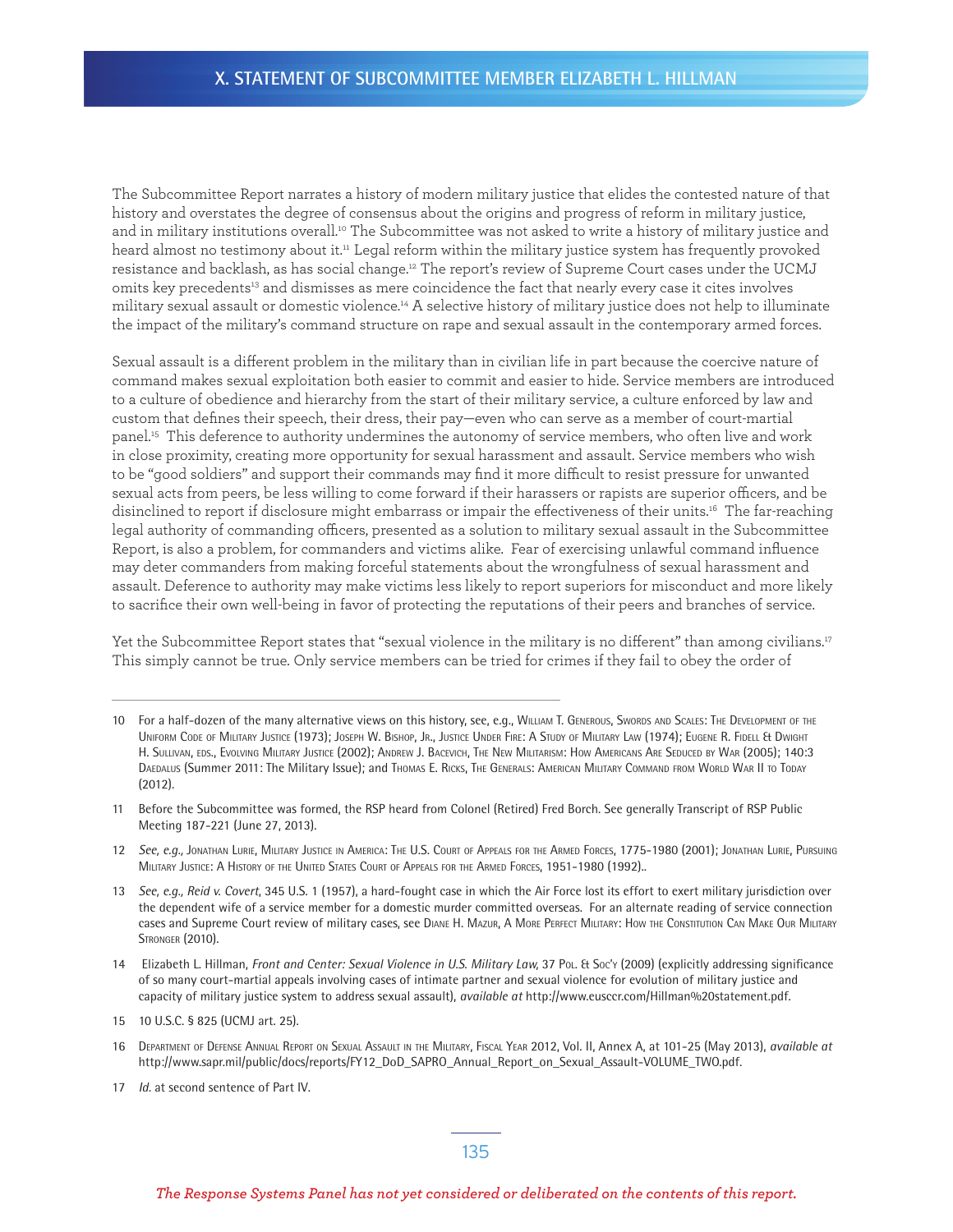a superior, skip a day of work, or speak out against a superior.18 Only service members can be prosecuted for disobeying an order not to drink alcohol in the barracks if they report a sexual assault that occurs in the midst of such drinking.19 Civilians who sufer a sexual assault can often leave behind a job, supervisor, or even apartment or house, while service members in comparable situations could face severe consequences for abandoning a post or military quarters. Civilians are rarely in situations as vulnerable to authority and abuse as are military recruits in training, or cadets at the service academies, both of whom have too often been the target of sexual assaults.20 Prescriptions for reducing and responding to military sexual assault must not sidestep these relevant diferences.

<sup>18</sup> *See* 10 U.S.C. §§ 892, 885, 889, (UCMJ arts. 92, 86, 89) (defining, respectively, offenses of failure to obey order or regulation, absence without leave, and disrespect toward superior commissioned officer); *see also* 10 U.S.C. § 891 (UCMJ art. 91) (defining offense of insubordinate conduct as including when any warrant officer or enlisted member "treats with contempt or is disrespectful in language or deportment toward a warrant officer, noncommissioned officer, or petty officer while that officer is in the execution of his office").

<sup>19</sup> The impact of criminal liability for "collateral misconduct" is a major concern addressed by all three Subcommittees of the RSP. *See* SUBCOMMITTEE REPORT, Part VI, Section D; Part VII, Section B; *see generally* REPORT OF THE COMPARATIVE SYSTEMS SUBCOMMITTEE TO THE RESPONSE SYSTEMS TO ADULT SEXUAL ASSAULT CRIMES PANEL (May 2014); REPORT OF THE VICTIM SERVICES SUBCOMMITTEE TO THE RESPONSE SYSTEMS TO ADULT SEXUAL ASSAULT CRIMES PANEL (May 2014).

<sup>20</sup> *See* U.S. AIR FORCE AIR EDUCATION AND TRAINING COMMAND, AETC COMMANDER'S REPORT TO THE SECRETARY OF THE AIR FORCE: REVIEW OF MAJOR GENERAL WOODWARD'S COMMANDER DIRECTED INVESTIGATION (Nov. 2012) (describing, inter alia, measures taken to hold commanders accountable following sexual assault investigation of military training instructors at Joint Base San Antonio-Lackland), *available at* http:// www.afpc.af.mil/shared/media/document/AFD-121114-029.pdf; U.S. AIR FORCE, DEVELOPING AMERICA'S AIRMEN: A REVIEW OF AIR FORCE ENLISTED TRAINING (Aug. 2012) (report of General Woodward's commander directed investigation at Joint Base San Antonio-Lackland), *currently available at* http://responsesystemspanel.whs.mil/public/docs/meetings/Sub\_Committee/20131120\_ROC/20\_Woodward\_CDIReport. pdf; *see also* Fred L. Borch, *Military Law and the Treatment of Women Soldiers: Sexual Harassment and Fraternization in the US Army*, *in* GERARD J. DEGROOT AND CORINNA PENISTON-BIRD, EDS., A SOLDIER AND A WOMAN: SEXUAL INTEGRATION IN THE MILITARY (2001) (describing, inter alia, command response to 1996-97 training environment misconduct at Aberdeen Proving Ground). For DoD SAPRO's annual reports on sexual harassment and violence at the Military Service Academics, see http://www.sapr.mil/index.php/annual-reports; *see also* REPORT OF THE DEFENSE TASK FORCE ON SEXUAL HARASSMENT & VIOLENCE AT THE MILITARY SERVICE ACADEMIES (June 2005), *available at* http:// WWW.Sapr.mil/public/docs/research/High\_GPO\_RRC\_tx.pdf; REPORT OF THE PANEL TO REVIEW SEXUAL MISCONDUCT ALLEGATIONS AT THE U.S. AIR FORCE ACADEMY (Sept. 2003), *available at* http://www.defense.gov/news/Sep2003/d20030922usafareport.pdf.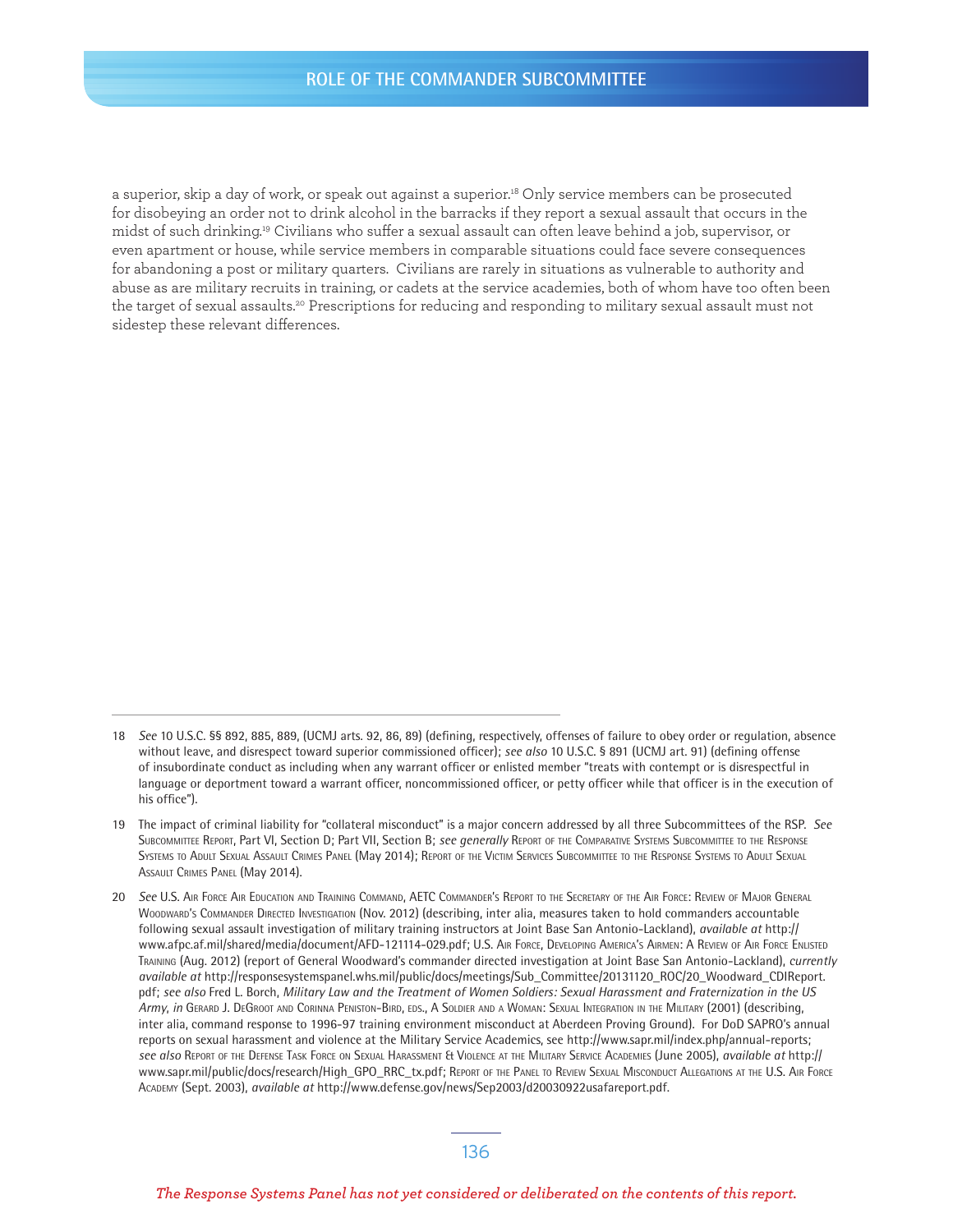### **SEPARATE STATEMENT DISSENTING FROM THE INTERIM REPORT OF THE ROLE OF THE COMMANDER SUBCOMMITTEE**

### January 30, 2014

I write separately to explain why I stand apart from my colleagues on the issue of whether convening authorities should retain prosecutorial discretion. I believe we should vest discretionary authority to prosecute rape and sexual assault in the same people on whom federal, state, and many respected military criminal justice systems rely: trained, experienced prosecutors.

For decades, military sexual assault scandals have been a regular source of national embarrassment.<sup>1</sup> Senior military officers testified repeatedly, and convincingly, before our Panel and Subcommittees about the imperative to "get to the left of the problem," not to wait until the next incident to respond but instead make immediate changes to break the cycle of scandal, apology, response, and recurrence.<sup>2</sup> They, and many other witnesses, asserted that the only way to prevent military sexual assault is to attend to the "big picture" factors cultural, social, demographic, environmental—that enable it to occur.3 We heard no evidence that the military justice system is any worse than civilian jurisdictions at responding to rape and sexual assault.4 We did, however, see proof that rape and sexual assault continue to occur at too high a frequency in the armed forces, despite distinctive elements of military service that should curb their prevalence. These elements include the elevation of honor and sacrifice above personal gain, the greater degree of surveillance in military life, the higher ethical standards that service members must embrace, and the military's ability to select its members from among those who are eligible to serve.

Rape and sexual assault pose distinctive challenges in the U.S. military, which remains predominantly male and marked by imbalances of power among the individuals who serve.5 We entrust our military with the legitimate use of force to support and defend our country and Constitution against all enemies, a duty it bears in part by drawing on a history of war and military successes in which sexual violence has unfortunately been commonplace.6 Commanders must overcome this by leading a cultural shift toward greater respect for gender

- 3 *See, e.g., Transcript of RSP Public Meeting* 30-31 (Nov. 7, 2013) (testimony of Major General Gary S. Patton, Director, Department of Defense Sexual Assault Prevention and Response Office, noting recent initiatives "aimed at advancing culture change, which we see as a necessary condition to reducing sexual assault in the military"); Written Statement of General Mark A. Welsh, III, Chief of Staff, U.S. Air Force, to House Armed Services Committee at 3 (Jan. 23, 2013), *available at http://docs.house.gov/meetings/ AS/AS00/20130123/100231/HHRG-113-AS00-Wstate-WelshG-20130123.pdf* (describing recent training and personnel initiatives motivated by need for cultural change); *Transcript of RSP Public Meeting* 183-84 (Sept. 24, 2013) (testimony of Major General Steve Noonan, Deputy Commander, Canadian Joint Operations Command, describing policies implemented to effect behavioral change).
- 4 The report of the Comparative Systems Subcommittee will elaborate on these issues.
- 5 DEF. MIL. DATA CENTER, 2012 WORKPLACE AND GENDER RELATIONS SURVEY OF ACTIVE DUTY MEMBERS: TABULATIONS OF RESPONSES 18, *available at http:// www.dod.mil/pubs/foi/*

*Personnel\_and\_Personnel\_Readiness/Personnel/WGRA1201\_TabVolume.pdf.*

6 Written Statement of Elizabeth L. Hillman to the U.S. Commission on Civil Rights at 5 (Jan. 11, 2013) (quoting Elizabeth L. Hillman, *Front and Center: Sexual Violence in U.S. Military Law, 37 Pol. & Soc'y 101 (2009)), available at http://www.eusccr.com/Hillman%20 statement.pdf*.

<sup>1</sup> *See, e.g.*, U.S. COMMISSION ON CIV. RTS., SEXUAL ASSAULT IN THE MILITARY: 2013 STATUTORY ENFORCEMENT REP. 2 (Sept. 2013), *available at http://www. usccr.gov/pubs/09242013\_Statutory\_Enforcement\_Report\_Sexual\_Assault\_in\_the\_Military.pdf*; CENTER FOR AM. PROGRESS, TWICE BETRAYED: BRINGING JUSTICE TO THE U.S. MILITARY'S SEXUAL ASSAULT PROBLEM 7-10 (Nov. 2013), *available at http://www.americanprogress.org/wpcontent/ uploads/2013/11/MilitarySexualAssaults.pdf.*

<sup>2</sup> *See, e.g., Transcript of RSP Public Meeting* 34-35, 50 (Sept. 25, 2013) (testimony of Major General Steven Busby, U.S. Marine Corps).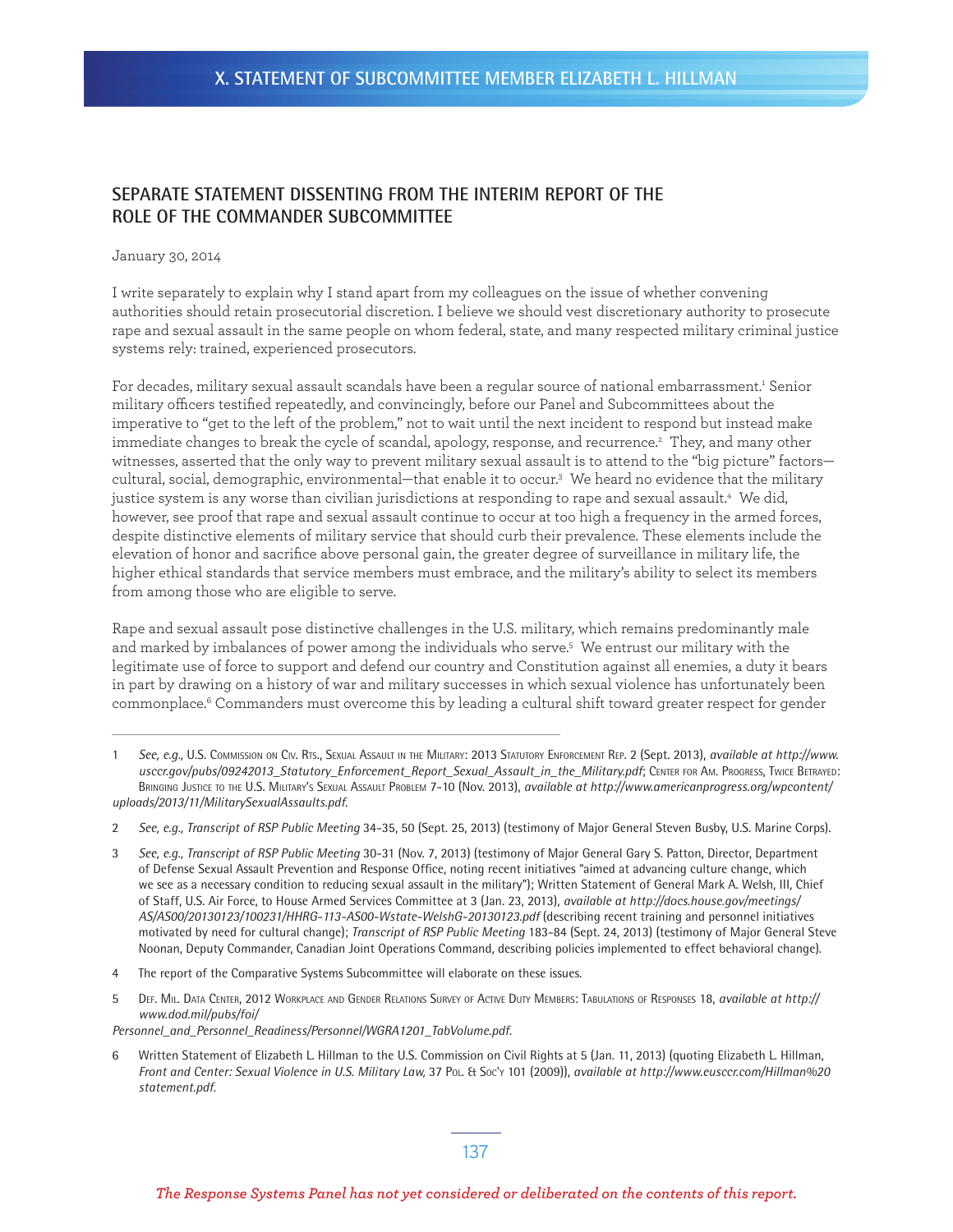### **ROLE OF THE COMMANDER SUBCOMMITTEE**

equality and legitimate avenues for sexual expression, away from a norm that celebrates only aggressive male sexuality. This shift is no slight change in course. It is a sea change, albeit one that is underway.7

If commanders remain focused on implementing this change, they will continue to improve the confidence of survivors of rape and sexual assault in the military's ability to respond. Survivors, and their families and communities, will be able to trust that assailants with stellar military records or mission-essential skills will not be protected from legitimate prosecution.<sup>8</sup> They will realize that reprisals from fellow service members are not an inevitable consequence of reporting a sexual assault. And all service members will know that attitudes that denigrate women and gay men will not be tolerated—both because they violate regulations and because they create conditions in which sexual assault is more likely.

Although commanders must lead the way in changing military culture, they are neither essential nor wellsuited for their current role in the legal process of criminal prosecution. Command authority in military justice has already been reduced significantly over time.<sup>9</sup> It will be further limited through recently enacted changes.'° Yet the Uniform Code of Military Justice continues to require that convening authorities exercise prosecutorial discretion. This mixture of roles, in which a convening authority must both protect the overall well-being of a unit and ensure that unit's mission is accomplished as well as decide whether a specific factual context warrants prosecution, creates a conflict that cuts in diferent directions, all unhealthy. For example, commanders who speak out assertively on the importance of prosecuting sexual assaults risk undermining the legitimacy of any later court-martial convictions by exerting unlawful command influence, "the mortal enemy of military justice."<sup>11</sup> Or consider, in light of the heightened attention now directed toward military sexual assault, defense counsel's well-founded concern that convening authorities under pressure to demonstrate high rates of prosecution

#### 138

<sup>7</sup> *See, e.g., Transcript of RSP Public Meeting* 31-32, 50 (Nov. 7, 2013) (testimony of Major General Patton, noting recent Service directives that commands with more than 50 members be assessed on command climate, including sexual assault prevention and response, within 120 days of assumption of command, and annually thereafter); *Transcript of Role of the Commander Subcommittee Meeting* 209-20 (Nov. 20, 2013) (testimony of Lieutenant General Howard Bromberg, U.S. Army, as to new requirements of reviews of command climate survey results and of sexual assault criteria on Officer Evaluation Reports); H.R. 3304, § 1721, 113th Congress: National Defense Authorization Act for Fiscal Year 2014 (2013) (requiring tracking of compliance of commanding officers in conducting organizational climate surveys); Written Statement of General Mark A. Welsh, III, Chief of Staff, U.S. Air Force, to House Armed Services Committee at 2 (Jan. 23, 2013) (discussing discipline of commanders at Joint Base San Antonio-Lackland following recent leadership failures). *But see* Craig Whitlock, *Behavior by Brass Vexes Military*, WASH. POST, Jan. 27, 2014, at A1.

<sup>8</sup> The report of the Victim Services Subcommittee will help us assess the best ways to address these issues.

<sup>9</sup> *See*, *e.g.,* Press Release, "Secretary Panetta Remarks on Capitol Hill" (Apr. 17, 2012) (announcing elevation of convening authority in sexual assault cases), *available at http://www.defense.gov/transcripts/transcript.aspx?transcriptid=5013; Transcript of RSP Public Meeting* 194-97 (June 27, 2013) (testimony of testimony of Fred Borch, Regimental Historian, U.S. Army Judge Advocate General's Corps, describing judicialization of military justice system); *United States v. Stombaugh*, 40 M.J. 208, 211 (C.M.A. 1994) (extending prohibition of unlawful command influence of Article 37, UCMJ, to anyone acting with "mantle of command authority").

<sup>10</sup> *See, e.g.,* H.R. 3304, § 1702, 113th Congress: National Defense Authorization Act for Fiscal Year 2014 (2013) (precluding convening authorities from dismissing or modifying convictions for sexual assault offenses and requiring them to explain in writing any sentence modification); *id.* at § 1705 (requiring discharge or dismissal for certain sex offenses and trial for such offenses by general court-martial), *id.* at § 1708 (eliminating character and military service of accused as factor relevant to initial disposition of offenses), *id.* at § 1744 (requiring review of decisions of convening authority not to refer sexual assault charges to trial by courtmartial contrary to recommendation of staff judge advocate).

<sup>11</sup> *United States v. Thomas*, 22 M.J. 388, 393 (C.M.A. 1986); *see also Transcript of RSP Public Meeting* 294 (Nov. 8, 2013) (testimony of Colonel Peter Cullen, Chief, U.S. Army Trial Defense Service) ("Increasingly, defense counsel must also confront and overcome instances of unlawful command influence in sexual assault cases. There is tremendous pressure on senior leaders to articulate zero tolerance policies and pass judgment on those merely accused of sexual assault. Even if command actions do not rise to the level of unlawful command influence, it contributes to an environment that unfairly prejudices an accused's right to a fair trial."); *id.* at 336-38 (testimony of Mr. Jack Zimmermann of Lavine, Zimmermann & Sampson, P.C., explaining how claims of unlawful command influence have arisen from recent training on sexual assault prevention and response).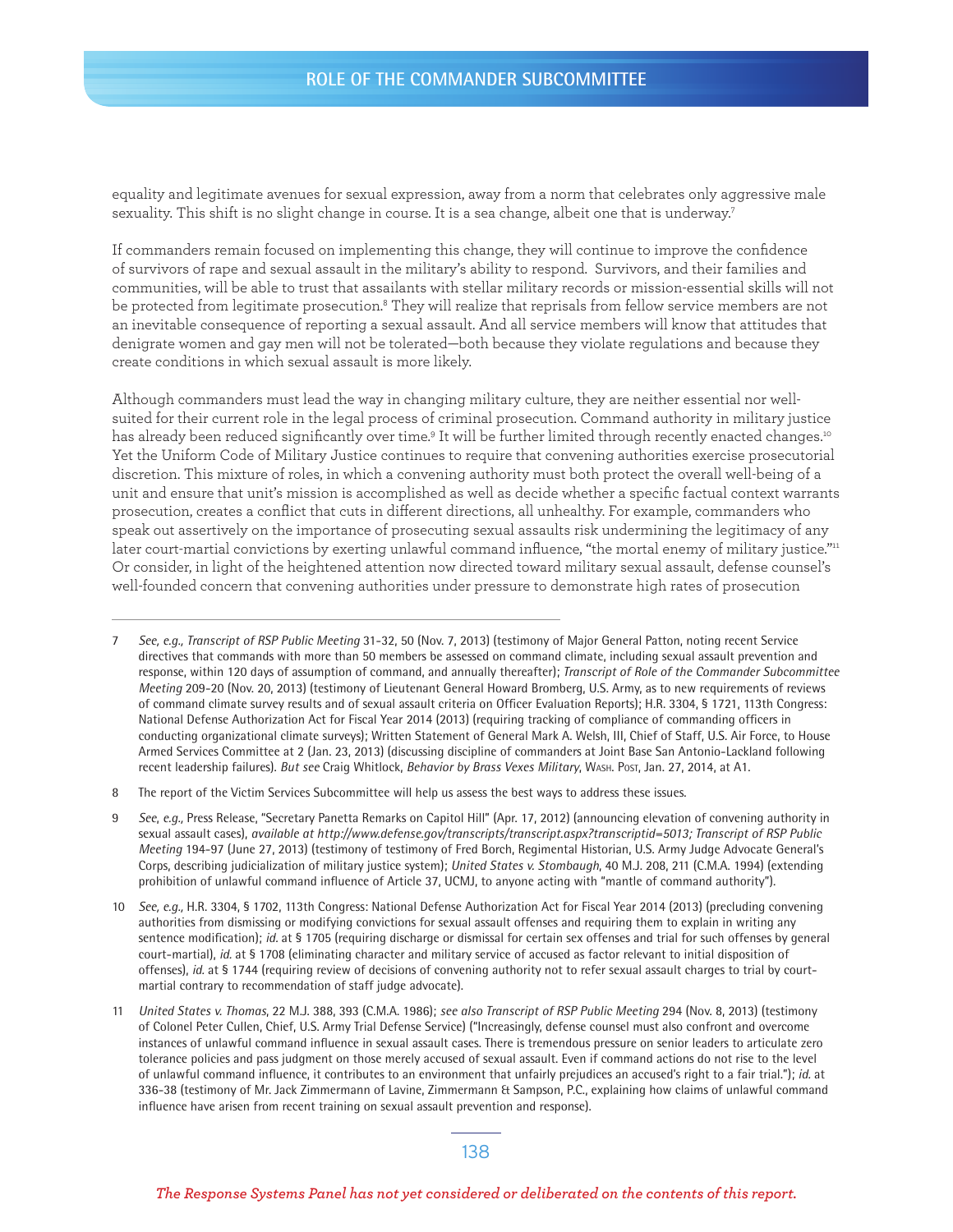will order courts-martial to go forward regardless of the strength of the evidence.<sup>12</sup> Removing the convening authority from the charging process would address these concerns while freeing commanders to zero in on the changes in culture that are our best hope for sustainable improvement in sexual assault prevention and response.

The decision to prosecute is among the heaviest burdens we place on attorneys in public service; the ethics of the prosecutor are among the most powerful and most studied in the legal profession.13 Whether there is sufficient evidence to support a criminal prosecution is a question of law and discretion. Senior judge advocates, licensed by the same authorities that license civilian attorneys and subject to the professional ethics codes of both civilian and military authorities, are every bit as capable of exercising that discretion as their civilian counterparts.

When some of our allies adopted legal reforms to replace convening authorities with experienced and trained prosecutors, opponents voiced concerns about the deterioration of command and disengagement from the problem of sexual assault that were very similar to those now raised by many U.S. military leaders.<sup>14</sup> Yet no country with independent prosecutors has reported any such dire consequences.15 I see no reason to defer to predictions about the impact of this change over the pleas of survivors of sexual assault, many of whom consider an independent prosecutorial authority the cornerstone of any efective response to military sexual assault.16 Likewise, U.S. service members who face courts-martial deserve no fewer safeguards of an impartial and independent tribunal than service members of other countries with whom they often serve.17 The United Kingdom, Canada, Australia, and most other countries with well-regarded military justice systems have already ended command control of courts-martial to protect the rights of service members.18 That goal is consistent

- 12 *See, e.g., Transcript of RSP Public Meeting* 276-77 (Sept. 25, 2013) (testimony of Major General Vaughn Ary, U.S. Marine Corps); *id.* at 277-78 (testimony of Rear Admiral Frederick Kenney, U.S. Coast Guard).
- 13 *See, e.g., Transcript of RSP Public Meeting* 117-25 (Sept. 25, 2013) (testimony of senior staff judge advocates describing ethics rules to which staff judge advocates are bound and on which they are trained); *see also* Robert H. Jackson, *The Federal Prosecutor*, 31 AM. INST. CRIM. L. & CRIMINOLOGY 3 (1940).
- 14 *See Transcript of RSP Public Meeting* 41 (Sept. 24, 2013) (testimony of Lord Martin Thomas of Gresford, QC, describing opposition of British commanders prior to reforms); *id.* at 240-41 (testimony of Air Commodore Paul Cronan, Director General, Australian Defence Force Legal Service, describing sense of uncertainty prior to reforms among Australian commanders).
- 15 *See Transcript of RSP Public Meeting* 71-73 (Sept. 24, 2013) (testimony of Lord Thomas); *id.* at 73-74 (testimony of Professor Michel Drapeau); *id.* at 181-82 (testimony of Major General Blaise Cathcart, Judge Advocate General of Canadian Armed Forces); *id.* at 226- 28, 236 (testimony of Air Commodore Cronan); *id.* at 253-55 (testimony of Commodore Andrei Spence, Naval Legal Services, Royal Navy, United Kingdom).
- 16 *See, e.g., Transcript of RSP Public Meeting* 19 (Nov. 8, 2013) (testimony of Mr. Brian K. Lewis, Protect Our Defenders) ("[P]ossibly the biggest hurdle facing survivors of military sexual trauma is the continued involvement of the chain of command in prosecuting these crimes."); *id.* at 52-54 (testimony of Ms. Sarah Plummer that "when you're raped by a fellow service member, it's like being raped by your brother and having your father decide the case"); *see also id.* at 44 (testimony of Ms. Ayana Harrell); *Transcript of RSP Public Meeting* 324 (Nov. 7, 2013) (testimony of Ms. Nancy Parrish, President, Protect Our Defenders); *id.* at 333-36, 407-08 (testimony of Mr. Greg Jacob, Policy Director, Service Women's Action Network); *Transcript of RSP Public Meeting* 346-50 (Sept. 25, 2013) (testimony of Ms. Miranda Petersen, Program and Policy Director, Protect Our Defenders).
- 17 *Findlay v. United Kingdom*, 24 Eur. Ct. H.R. 221 (1997); *see also Cooper v. United Kingdom*, 39 Eur. Ct. H.R. 8 (2003); *Martin v. United*  Kingdom, 44 Eur. Ct. H.R. 31 (2006); DEF. L. PoL'Y BD., REP. OF THE SUBCOMM. ON MIL. J. IN COMBAT ZONES 187 ((separate statement of Board Member Eugene R. Fidell).
- 18 *See* L. LIBR. OF CONG., MIL. J.: ADJUDICATION OF SEXUAL OFFENSES 4-5, 55-58 (July 2013); *Transcript of RSP Public Meeting* 38-42 (testimony of Lord Thomas); *id.* at 223 (testimony of Air Commodore Cronan); *id.* at 156-58 (testimony of Major General Cathcart), *see also* L. LIBR. OF CONG., *supra*, at 42-43 (noting that Israel adopted Military Justice Law in 1955, which vested prosecutorial discretion in independent Military Advocate General). Many other countries subject to the European Court of Human Rights have either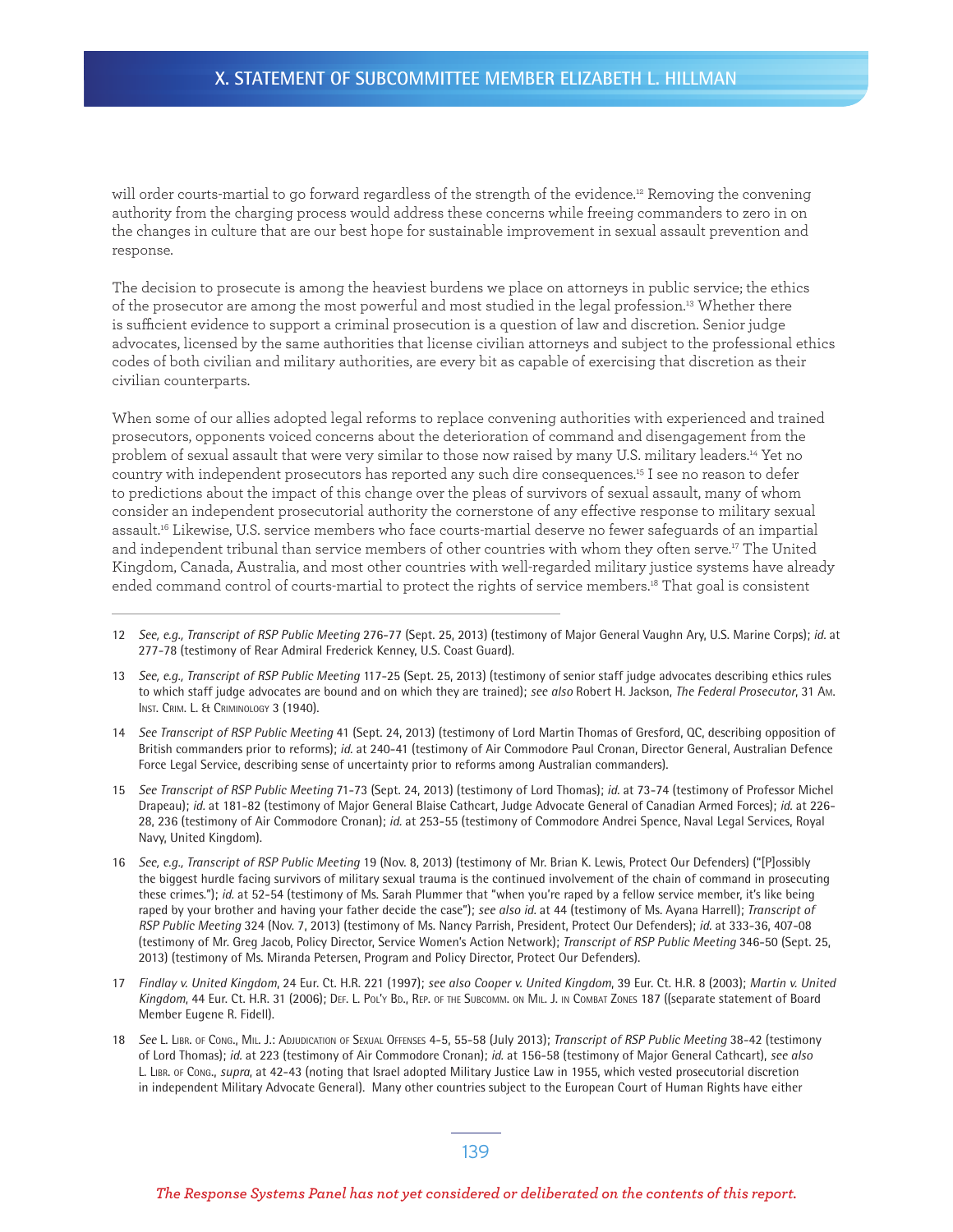with the procedural fairness that both victims and alleged perpetrators of rape and sexual assault deserve from U.S. military justice.

Our Panel and Subcommittees heard, again and again, that the sexual assault problem in the military has given service members reason to pause when young people turn to them for advice about whether they should join the U.S. armed forces.<sup>19</sup> That reluctance to allow our daughters and sons to embrace a life of service to our country is the real threat to U.S. military efectiveness at stake in this debate. An impartial and independent military justice system that operates beyond the grasp of command control would help restore faith that military service remains an honorable, viable choice for all.

eliminated convening authorities or radically reduced military jurisdiction, much like countries subject to the Inter-American Commission on Human Rights (IACHR), which has limited military jurisdiction to address human rights abuses. For but two very recent examples of this accelerating trend, see the IACHR response to Colombia's attempt to expand military jurisdiction and Taiwan's abolition of military justice entirely, both in January 2014. *See* Inter-American Commission on Human Rights Press Release, "IACHR Expresses Concern over Constitutional Reform in Colombia" (Jan. 4, 2013), *available at* https://www.oas.org/en/iachr/media\_ center/PReleases/2013/004.asp; Amnesty International Public Statement, "Taiwan government must ensure the reform of military criminal procedure legislation lives up to its promise of greater accountability" (Jan. 13, 2014), *available at http://www.amnesty.org/ en/library/asset/ASA38/001/2014/en/5c6a95be-d90c-4378-8a6c-d941c2a83cb4/asa380012014en.pdf.*

<sup>19</sup> *See, e.g., Transcript of Role of the Commander Subcommittee Meeting* 41 (Jan. 8, 2014) (testimony of Rear Admiral (ret.) Marty Evans, U.S. Navy); *id.* at 71-76 (testimony of Ms. K. Denise Rucker Krepp, former U.S. Coast Guard JAG and former Chief Counsel, U.S. Maritime Administration); *Transcript of RSP Public Meeting* 72-75 (Nov. 8, 2013) (testimony of Ms. Marti Ribeiro, former U.S. Air Force staff sergeant); *id.* at 348 (testimony of Mr. Zimmermann); *compare with*, *Transcript of RSP Public Meeting* 56 (Sept. 24, 2013) ("The fact that our system is predicated on the JAG making the decision in the context of minimizing command influence, I think, enables us as parents, at least in Israel, to sleep more soundly at night."); *id.* at 96-97 (testimony of Professor Drapeau, noting "increased sense of confidence that those who become victims of crimes, many of them our sons and daughters serving in uniform" have in Canadian military justice system after removal of convening authority from commanders); *id.* at 46 (testimony of Lord Thomas) ("[T]he public has the right to expect for their sons and daughters who enlist the same standards of fairness in the military system of justice as would be their entitlement in civilian life.").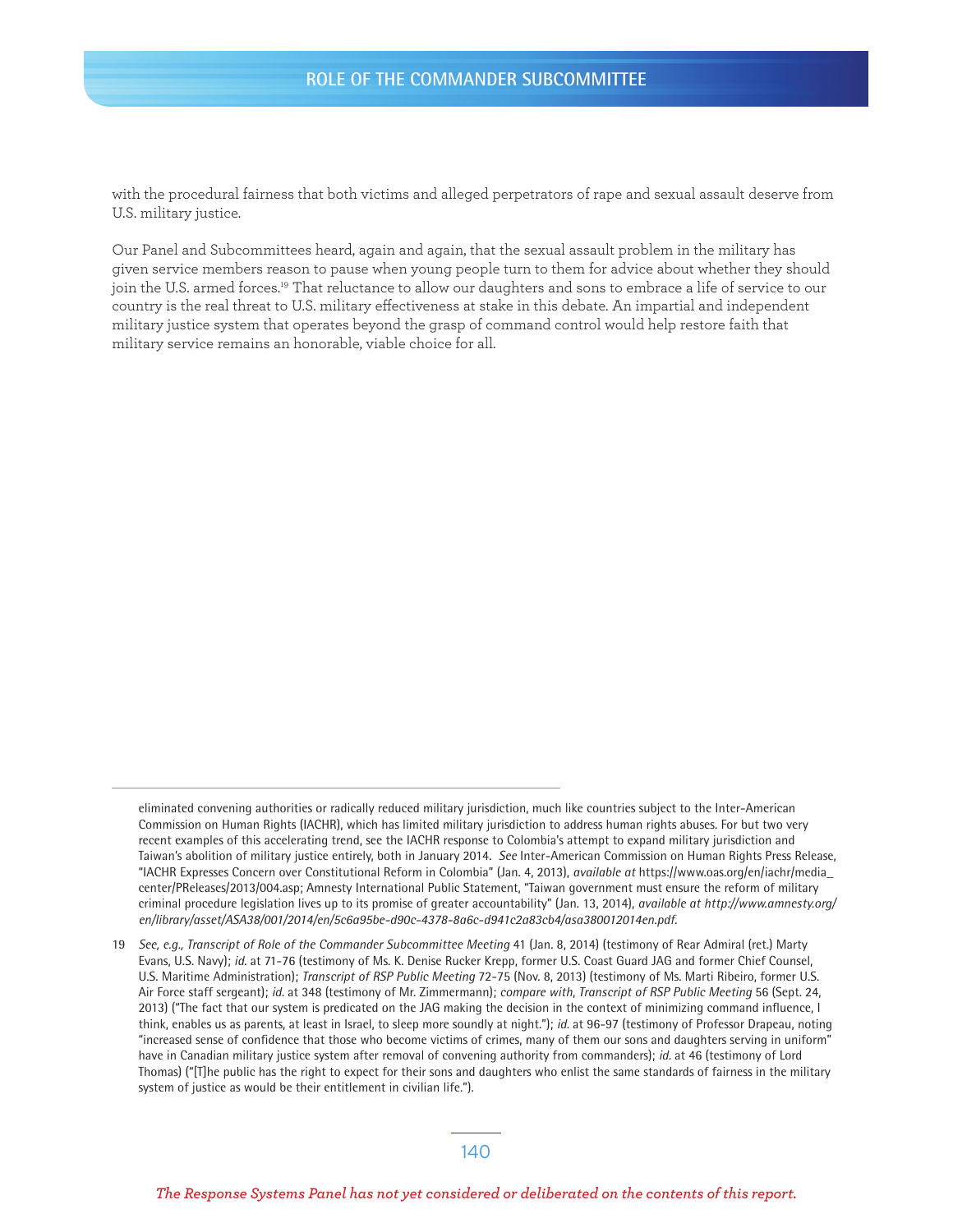

# REPORT OF THE RESPONSE SYSTEMS TO ADULT SEXUAL ASSAULT CRIMES PANEL

**June 2014**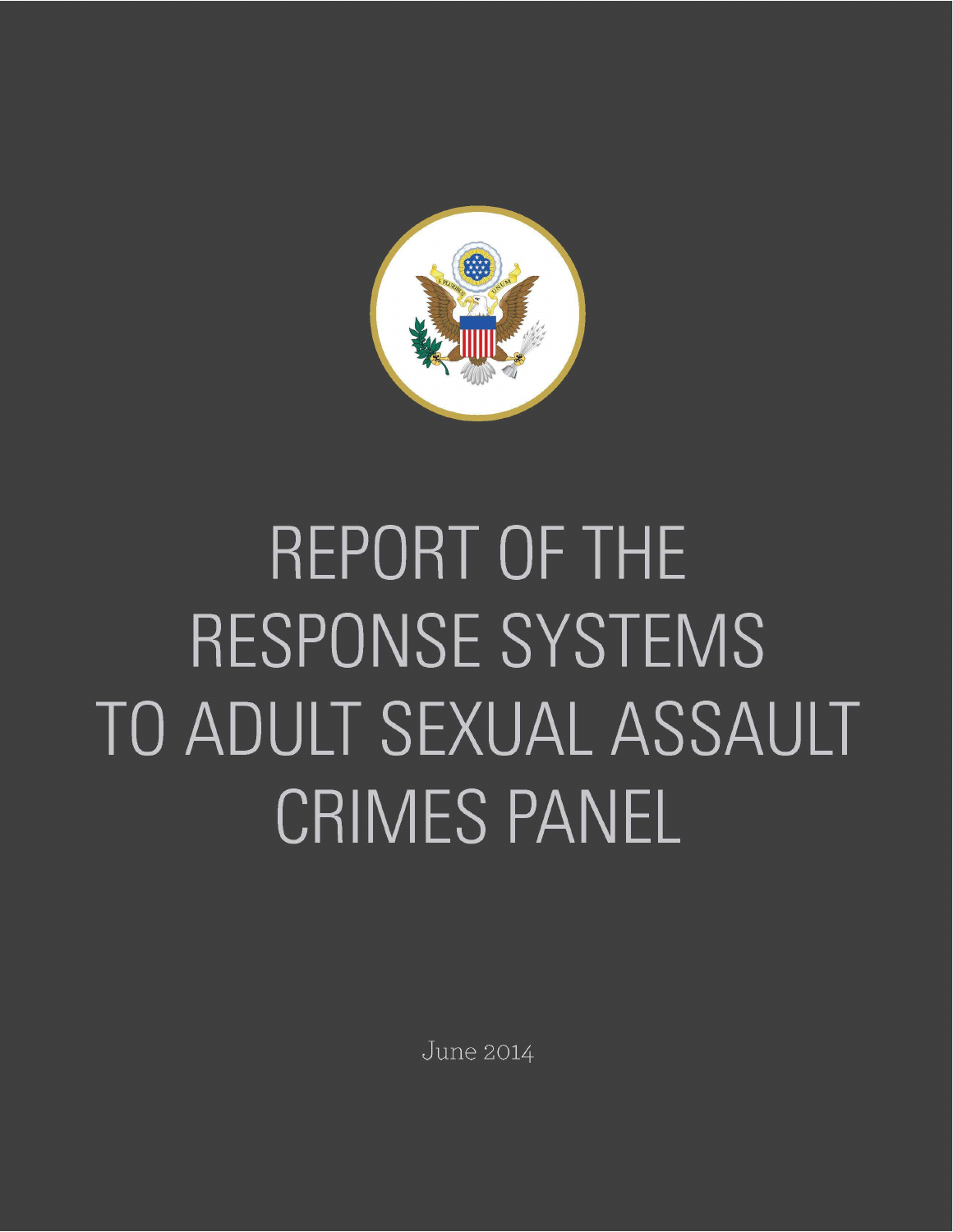## **Chapter Eleven: ADDITIONAL VIEWS OF PANEL MEMBERS**

### **Response Systems Panel on Military Sexual Assault**

## **Separate Statement of Dean Elizabeth L. Hillman & Mr. Harvey Bryant**

### **June 22, 2014**

Congress created the Response Systems Panel to make an independent assessment of the military's response to sexual assault. Perhaps no other aspect of military operations has generated worse outcomes in recent decades than military leaders' eforts to reduce and punish sexual assaults. The Panel's assessment revealed many improvements already in place and other areas in which changes should be made. Removing prosecutorial discretion from the chain of command, however, is not among the changes recommended by the Panel. We write separately because it should be.

Court-martial convening authorities, a small and high-ranking part of the military's command structure,<sup>1</sup> should no longer control the decision to prosecute sexual assault cases in the military justice system. The Panel's recommendation that the authority to prosecute remain within the command structure of the military is based on the testimony of high-ranking commanders and attorneys within the U.S. military. It neglects the words of survivors of sexual assault, rank-and-file Service members, outside experts, and officers in our allies' militaries. They tell us that the commander as prosecutor creates doubt about the fairness of military justice, has little connection to exercising legitimate authority over subordinates, and undermines the confidence of victims.2 Preserving command authority over case disposition, pre-trial processes, and post-trial matters prevents commanding officers from acting assertively to deter and punish military sexual assault.<sup>3</sup> It also undermines the rights of both victims and accused Service members, all of whom deserve an independent and impartial tribunal.

Command authority in military justice has already been reduced significantly over time.4 It will be further limited through recently enacted changes.5 The United Kingdom, Canada, Australia, and many other countries have already ended command control of courts-martial.6 When these nations proposed replacing convening authorities with experienced and trained prosecutors, opponents of reform voiced concerns about the deterioration of command similar to those articulated by some U.S. military leaders and accepted by our colleagues on the Panel.<sup>7</sup> Yet no country with independent prosecutors has reported any of the dire consequences forecast by those opposed to prosecutorial independence.<sup>8</sup>

Maintaining the status quo on this issue was often justified on the basis that there was no evidence changing it would increase victim reporting.<sup>9</sup> But increasing victim reporting rates, while an important goal, is not the only or even primary goal and benefit of having prosecutors and judges make, respectively, prosecutorial and judicial decisions rather than convening authorities. Even the suggestion of a pilot program to test the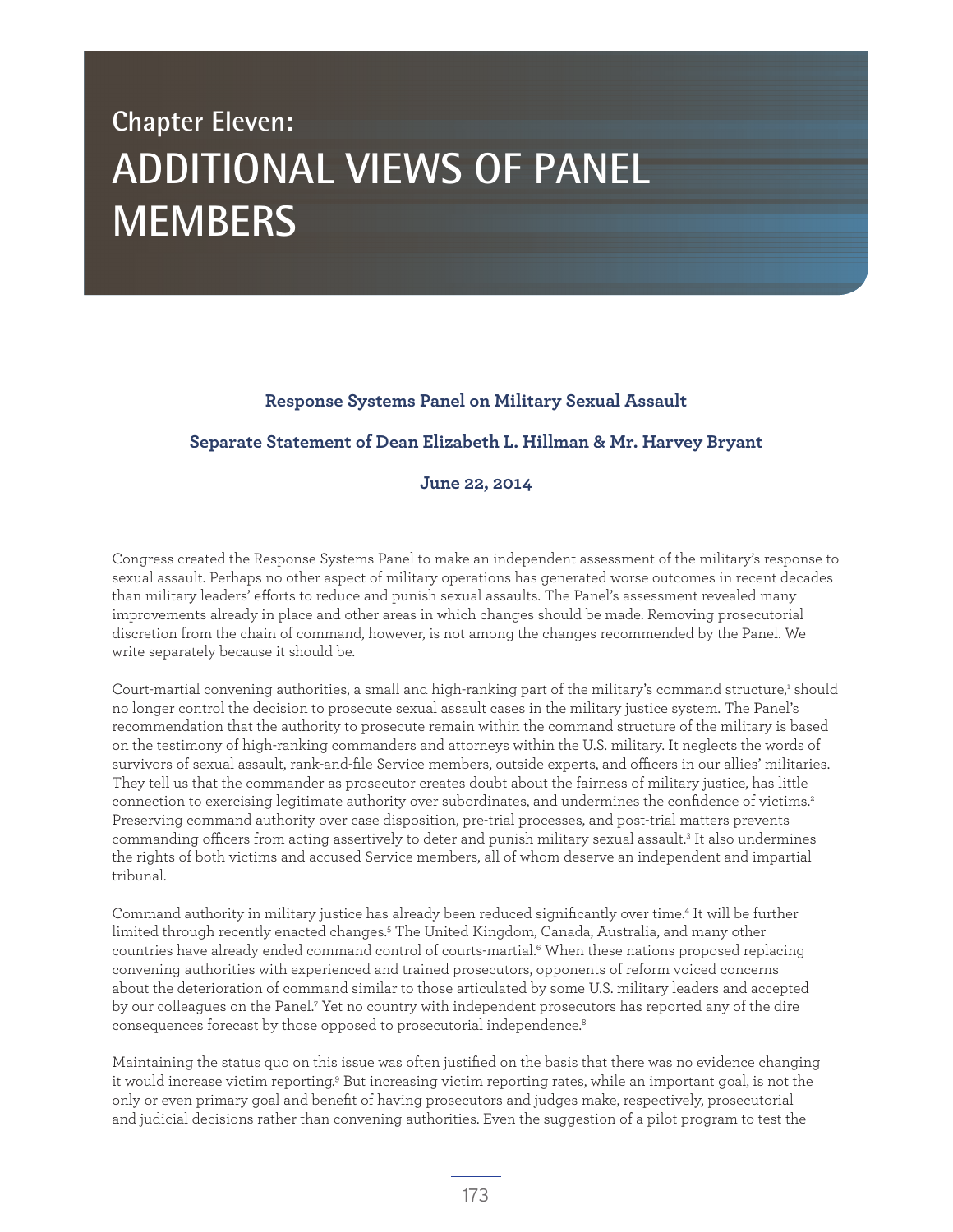### **REPORT OF THE RESPONSE SYSTEMS TO ADULT SEXUAL ASSAULT CRIMES PANEL**

premises advanced on both sides of the issue, which would presumably result in evidence as to the efficacy of a change, was met with resistance.<sup>10</sup>

 Requiring commanders to exercise prosecutorial discretion and perform judicial functions hinders their ability to respond vigorously and fairly to sexual assault.11 It also exacerbates the negative impact of inevitable failures of commanders to fairly and objectively act as prosecutors and judges.12 It rejects the independent prosecutors on whom every other criminal justice system—U.S. state and federal criminal courts, our allies' military courts, and international criminal courts—relies. As a result, the U.S. military justice system will continue to operate outside the constraints of 21st-century norms for fairness and transparency in criminal justice.13 We dissent.

- 1 *See* RSP Report, Page 74 (providing the number of convening authorities across the branches of Service). Given that women make up fewer than 7% of flag officers in the U.S. military, despite being 15% of Service members overall today, means that not only are very few, high-ranking officers making decisions, almost all of those decisions are being made by men. *See* Defense Manpower Data Center, "Active Duty Military Personnel by Service Rank/Grade: April 2014," *at*, https://www.dmdc.osd.mil/appj/dwp/reports. do?category=reports&subCat=milActDutReg (reflecting the latest number of women in each Service, by rank, and the percentage of those who are female within the total force.). This is particularly problematic given the fact that service women are victims of sexual assault at higher rates than their male counterparts. *See* U.S. DEP'T OF DEF., SAPRO, DEPARTMENT OF DEFENSE ANNUAL REPORT ON SEXUAL ASSAULT IN THE MILITARY, FISCAL YEAR 2013, EXHIBIT 17 at 90 (Apr. 15, 2014) *available at* http://sapr.mil/public/docs/reports/FY13\_DoD\_SAPRO\_ Annual\_Report\_on\_Sexual\_Assault.pdf. (illustrating the gender of victims in completed investigations of unrestricted reports in Fiscal Year 2013, with 86% being female and 14% male).
- 2 *See Transcript of RSP Public Meeting* 19 (Nov. 8, 2013) (testimony of Mr. Brian K. Lewis) ("[P]ossibly the biggest hurdle facing survivors of military sexual trauma is the continued involvement of the chain of command in prosecuting these crimes."); *id.* at 52-54 (testimony of Ms. Sarah Plummer that "when you're raped by a fellow service member, it's like being raped by your brother and having your father decide the case"); *see also id.* at 44 (testimony of Ms. Ayana Harrell); *Transcript of RSP Public Meeting* 324 (Nov. 7, 2013) (testimony of Ms. Nancy Parrish, President, Protect Our Defenders); *id.* at 333-36, 407-08 (testimony of Mr. Greg Jacob, Policy Director, Service Women's Action Network); *Transcript of RSP Public Meeting* 346-50 (Sept. 25, 2013) (testimony of Ms. Miranda Petersen, Program and Policy Director, Protect Our Defenders); *Transcript of RSP Public Meeting* 71-73 (Sept. 24, 2013) (testimony of Lord Martin Thomas); *id.* at 73-74 (testimony of Professor Michel Drapeau); *id.* at 181-82 (testimony of Major General Blaise Cathcart, Judge Advocate General of Canadian Armed Forces); *id.* at 226-28, 236 (testimony of Air Commodore Paul Cronan); *id.* at 253-55 (testimony of Commodore Andrei Spence, Naval Legal Services, Royal Navy, United Kingdom); *id.* at 58, 61, 68-69, 93- 94 (testimony of Professor Eugene Fidell, Yale Law School).
- 3 The Panel also rejected the Comparative Systems Subcommittee's recommendations that military judges be involved earlier in the criminal justice process and adjudge sentences upon conviction, both of which would enhance fairness while re-aligning the responsibilities of commanders in military justice. *See* REPORT OF THE COMPARATIVE SYSTEMS SUBCOMMITTEE TO THE RESPONSE SYSTEMS TO ADULT SEXUAL ASSAULT CRIMES PANEL (May 2014) [hereinafter CSS REPORT TO RSP], Annex, *infra,* Recommendations 43A - F and 54 at 28-30, 36, 180-188, 221-228 (recommending the military judge be available at the time of preferral or pretrial confinement to rule on issues raised by victims, trial counsel, or defense counsel, including presiding over the Article 32 hearing with a binding decision regarding probable cause, and serving as the sole sentencing authority, thereby eliminating military panel member sentencing).
- 4 *See*, *e.g.,* Press Release, "Secretary Panetta Remarks on Capitol Hill" (Apr. 17, 2012) (announcing elevation of convening authority in sexual assault cases), *available at* http://www.defense.gov/transcripts/transcript.aspx?transcriptid=5013; *Transcript of RSP Public Meeting* 194-97 (June 27, 2013) (testimony of testimony of Fred Borch, Regimental Historian, U.S. Army Judge Advocate General's Corps, describing judicialization of military justice system); *United States v. Stombaugh*, 40 M.J. 208, 211 (C.M.A. 1994) (extending prohibition of unlawful command influence of Article 37, UCMJ, to anyone acting with "mantle of command authority").
- 5 *See, e.g.,* FY14 NDAA, PUB. L. NO. 113-66, § 1702(b), 127 Stat. 672 (2013) (precluding convening authorities from dismissing or modifying convictions for qualifying sexual assault offenses and requiring them to explain in writing any sentence modification); *id.* at § 1705 (requiring dishonorable discharge or dismissal for certain sex offenses when found guilty for such offenses at a general court-martial); *id.* at § 1708 (eliminating character and military service of accused as factor commanders should consider in deciding how to dispose of an offense); *id.* at § 1744 (requiring review of decisions of convening authority not to refer sexual assault charges to trial by court-martial).
- 6 *See* L. LIBR. OF CONG., MIL. J.: ADJUDICATION OF SEXUAL OFFENSES 4-5, 55-58 (July 2013); *Transcript of RSP Public Meeting* 38-42 (Sept. 24, 2013) (testimony of Lord Martin Thomas); *id.* at 223 (testimony of Air Commodore Paul Cronan); *id.* at 156-58 (testimony of Major General Blaise Cathcart); *see also* L. LIBR. OF CONG., *supra*, at 42-43 (noting that Israel adopted Military Justice Law in 1955, which vested prosecutorial discretion in independent Military Advocate General). Many other countries subject to the European Court of Human Rights have either eliminated convening authorities or radically reduced military jurisdiction, much like countries subject to the Inter-American Commission on Human Rights (IACHR), which has limited military jurisdiction to address human rights